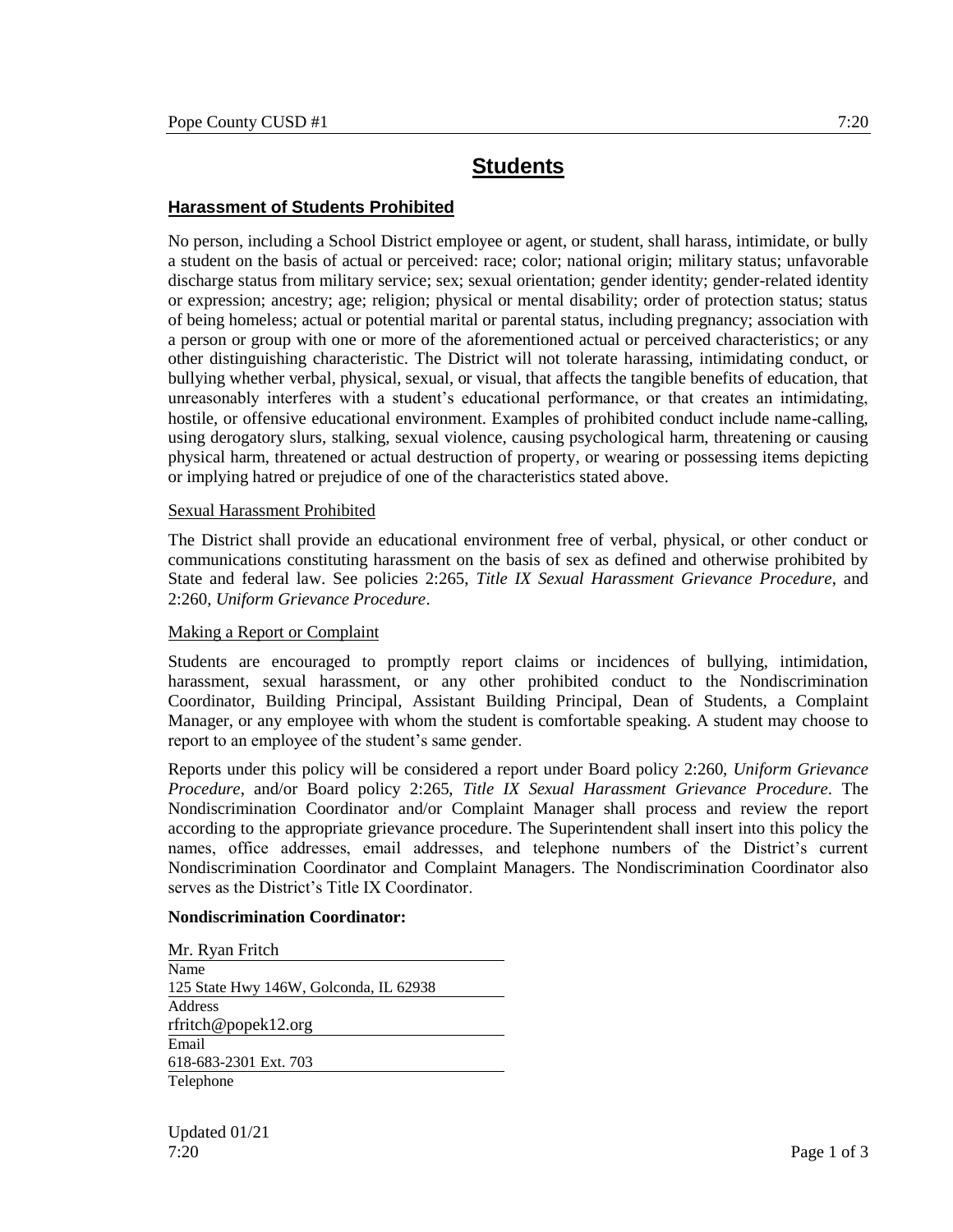### **Complaint Managers:**

| Mrs. Lisa Reed                         | Mr. Seth Graves                        |
|----------------------------------------|----------------------------------------|
| Name                                   | Name                                   |
| 125 State Hwy 146W, Golconda, IL 62938 | 125 State Hwy 146W, Golconda, IL 62938 |
| Address                                | Address                                |
| lreed@popek12.org                      | sgraves@popek12.org                    |
| Email                                  | Email                                  |
| 618-683-4011                           | 618-683-3071 Ext. 712                  |
| Telephone                              | Telephone                              |

The Superintendent shall use reasonable measures to inform staff members and students of this policy by including:

- 1. For students, age-appropriate information about the contents of this policy in the District's student handbook(s), on the District's website, and, if applicable, in any other areas where policies, rules, and standards of conduct are otherwise posted in each school.
- 2. For staff members, this policy in the appropriate employee handbook(s), if applicable, and/or in any other areas where policies, rules, and standards of conduct are otherwise made available to staff.

#### Investigation Process

Any District employee who receives a report or complaint of harassment must promptly forward the report or complaint to the Nondiscrimination Coordinator or a Complaint Manager. Any employee who fails to promptly comply may be disciplined, up to and including discharge.

Reports and complaints of harassment will be confidential to the greatest extent practicable, subject to the District's duty to investigate and maintain an educational environment that is productive, respectful, and free of unlawful discrimination, including harassment.

For any report or complaint alleging sexual harassment that, if true, would implicate Title IX of the Education Amendments of 1972 (20 U.S.C. §1681 et seq.), the Nondiscrimination Coordinator or designee shall consider whether action under policy 2:265, *Title IX Sexual Harassment Grievance Procedure*, should be initiated.

For any other alleged student harassment that does not require action under policy 2:265, *Title IX Sexual Harassment Grievance Procedure*, the Nondiscrimination Coordinator or a Complaint Manager or designee shall consider whether an investigation under policies 2:260, *Uniform Grievance Procedure*, and/or 7:190, *Student Behavior*, should be initiated, regardless of whether a written report or complaint is filed.

## Reports That Involve Alleged Incidents of Sexual Abuse of a Child by School Personnel

An *alleged incident of sexual abuse* is an incident of sexual abuse of a child, as defined in 720 ILCS 5/11-9.1A(b), that is alleged to have been perpetrated by school personnel, including a school vendor or volunteer, that occurred: on school grounds during a school activity; or outside of school grounds or not during a school activity.

Any complaint alleging an incident of sexual abuse shall be processed and reviewed according to policy 5:90, *Abused and Neglected Child Reporting*. In addition to reporting the suspected abuse, the complaint shall also be processed under policy 2:265, *Title IX Sexual Harassment Grievance Procedure*, or policy 2:260, *Uniform Grievance Procedure*.